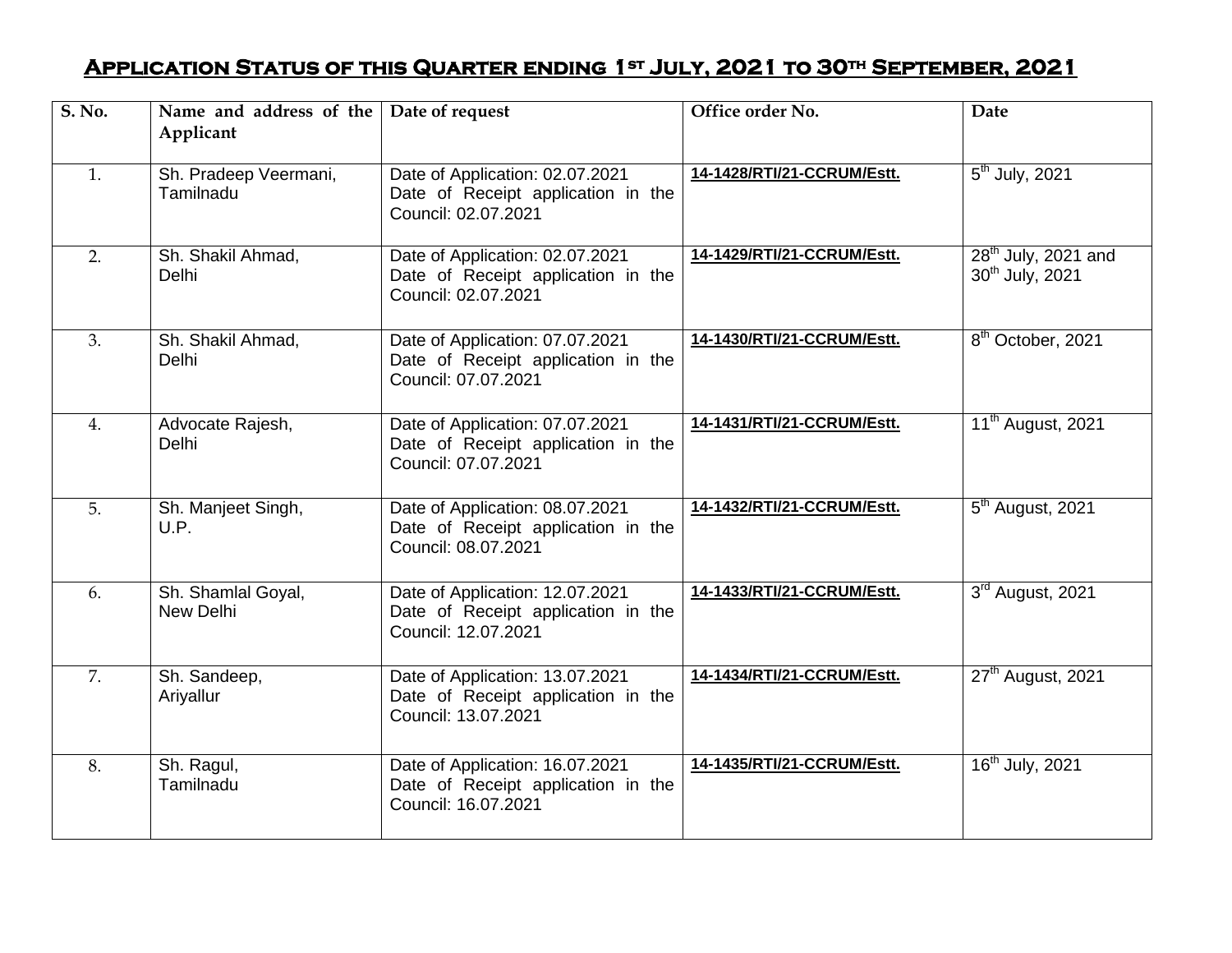| 9.  | Sh. Mahesh F.,<br>Tamilnadu         | Date of Application: 19.07.2021<br>Date of Receipt application in the<br>Council: 19.07.2021                                                                                        | 14-1436/RTI/21-CCRUM/Estt. | 20 <sup>th</sup> September, 2021 |
|-----|-------------------------------------|-------------------------------------------------------------------------------------------------------------------------------------------------------------------------------------|----------------------------|----------------------------------|
| 10. | Sh. Kapil Pal,<br>Delhi             | Date of Application: 22.07.2021<br>Date of Receipt application in the<br>Council: 22.07.2021                                                                                        | 14-1437/RTI/21-CCRUM/Estt. | 12 <sup>th</sup> August, 2021    |
| 11. | Sh. Mohidul Hoque,<br>West Bengal   | Date of Application: 22.07.2021<br>Date of Receipt application in the<br>Council: 22.07.2021                                                                                        | 14-1438/RTI/21-CCRUM/Estt. | 11 <sup>th</sup> August, 2021    |
| 12. | Sh. Amit,<br>New Delhi              | Date of Application: 16.07.2021<br>(Forwarded by the Ministry of AYUSH<br>dated $22^{nd}$ July, 2021)<br>Date of Receipt application in the<br>Council: 23 <sup>rd</sup> July, 2021 | 14-1439/RTI/21-CCRUM/Estt. | 2 <sup>nd</sup> November, 2021   |
| 13. | Smt. Archana Mohan Kate,<br>U.P.    | Date of Application: 26.07.2021<br>Date of Receipt application in the<br>Council: 26.07.2021                                                                                        | 14-1440/RTI/21-CCRUM/Estt. | 5 <sup>th</sup> August, 2021     |
| 14. | Sh. Pankaj R Joshi,<br>Gujarat      | Date of Application: 27.07.2021<br>Date of Receipt application in the<br>Council: 27.07.2021                                                                                        | 14-1441/RTI/21-CCRUM/Estt. | 11 <sup>th</sup> October, 2021   |
| 15. | Sh. Biswaroop Sinha,<br>West Bengal | Date of Application: 22.07.2021<br>(Forwarded by Ministry of AYUSH dated<br>26 <sup>th</sup> July, 2021)<br>Date of Receipt application in the<br>Council: 27.07.2021               | 14-1442/RTI/21-CCRUM/Estt. | 11 <sup>th</sup> October, 2021   |
| 16. | Sh. Manoj Kumar Sharma,<br>Haryana  | Date of Application: 28.07.2021<br>Date of Receipt application in the<br>Council: 28.07.2021                                                                                        | 14-1443/RTI/21-CCRUM/Estt. | 7 <sup>th</sup> September, 2021  |
| 17. | Sh. Shakil Ahmad,<br>Delhi          | Date of Application: 28.07.2021<br>Date of Receipt application in the<br>Council: 28.07.2021                                                                                        | 14-1444/RTI/21-CCRUM/Estt. | 10 <sup>th</sup> September, 2021 |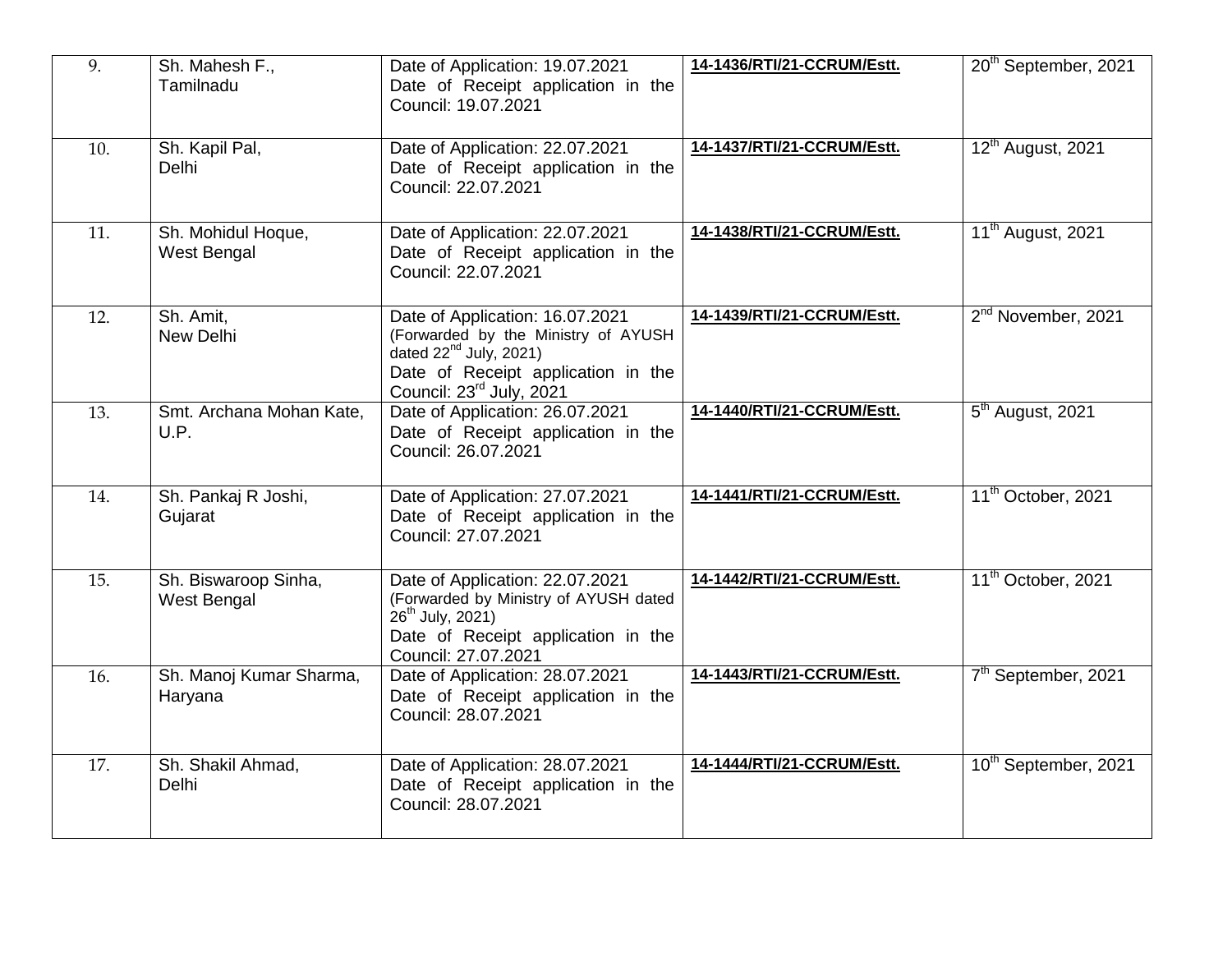| 18. | Sh. Aziz ul Hasan,<br>M.P.            | Date of Application: 10.08.2021<br>Date of Receipt application in the<br>Council: 25.08.2021 | 14-1445/RTI/21-CCRUM/Estt. | 3rd November, 2021              |
|-----|---------------------------------------|----------------------------------------------------------------------------------------------|----------------------------|---------------------------------|
| 19. | Ms. Sathaya Sutha,<br>Puducherry      | Date of Application: 31.07.2021<br>Date of Receipt application in the<br>Council: 02.08.2021 | 14-1446/RTI/21-CCRUM/Estt. | 11 <sup>th</sup> August, 2021   |
| 20. | Sh. Mohd. Sajid,<br><b>Delhi</b>      | Date of Application: 03.08.2021<br>Date of Receipt application in the<br>Council: 03.08.2021 | 14-1447/RTI/21-CCRUM/Estt. | 7th September, 2021             |
| 21. | Ms. DVL Padma Priya,<br>Telangana     | Date of Application: 04.08.2021<br>Date of Receipt application in the<br>Council: 04.08.2021 | 14-1448/RTI/21-CCRUM/Estt. | 27 <sup>th</sup> August, 2021   |
| 22. | Sh. Amit.<br><b>Delhi</b>             | Date of Application: 04.08.2021<br>Date of Receipt application in the<br>Council: 04.08.2021 | 14-1449/RTI/21-CCRUM/Estt. | 8 <sup>th</sup> September, 2021 |
| 23. | Ms. Anamika Jha,<br>Jharkhand         | Date of Application: 05.08.2021<br>Date of Receipt application in the<br>Council: 05.08.2021 | 14-1450/RTI/21-CCRUM/Estt. | 3rd September, 2021             |
| 24. | Sh. Niyaz Ahmad,<br><b>Delhi</b>      | Date of Application: 05.08.2021<br>Date of Receipt application in the<br>Council: 05.08.2021 | 14-1451/RTI/21-CCRUM/Estt. | 2 <sup>nd</sup> November, 2021  |
| 25. | Sh. Harish Kumar Sahu,<br>Chattisgarh | Date of Application: 08.08.2021<br>Date of Receipt application in the<br>Council: 09.08.2021 | 14-1452/RTI/21-CCRUM/Estt. | 12 <sup>th</sup> August, 2021   |
| 26. | Sh. Rony Joseph,<br>Bengaluru         | Date of Application: 09.08.2021<br>Date of Receipt application in the<br>Council: 09.08.2021 | 14-1453/RTI/21-CCRUM/Estt. | 12 <sup>th</sup> August, 2021   |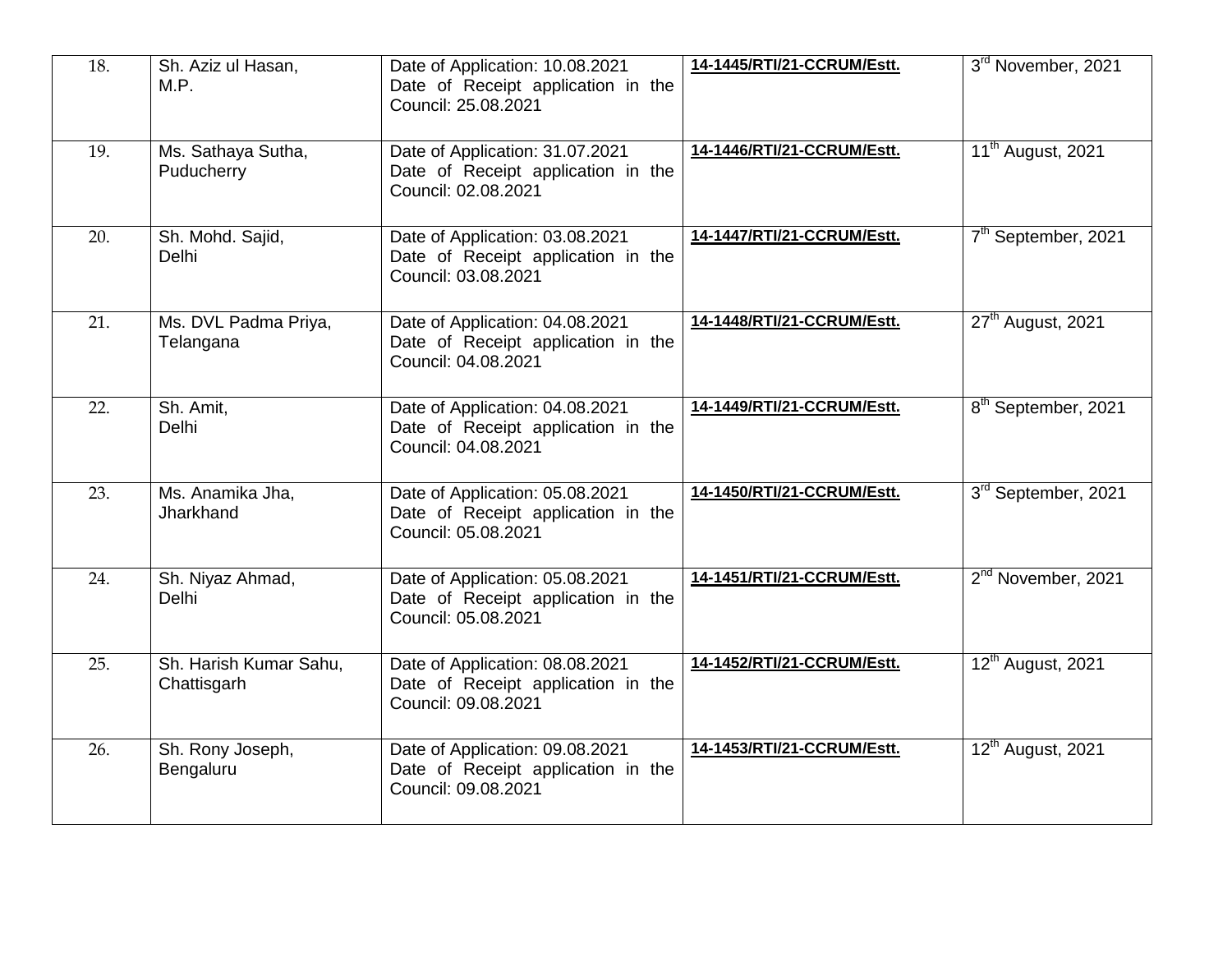| 27. | Sh. Tanmoy Dutta,<br>West Bengal        | Date of Application: 11.08.2021<br>Date of Receipt application in the<br>Council: 11.08.2021 | 14-1454/RTI/21-CCRUM/Estt. | 12 <sup>th</sup> August, 2021                                      |
|-----|-----------------------------------------|----------------------------------------------------------------------------------------------|----------------------------|--------------------------------------------------------------------|
| 28. | Sh. MD Abdullah,<br>Bhagalpur           | Date of Application: 20.07.2021<br>Date of Receipt application in the<br>Council: 11.08.2021 | 14-1455/RTI/21-CCRUM/Estt. | 12 <sup>th</sup> August, 2021                                      |
| 29. | Sh. Mohd. Saquib,<br>Lucknow            | Date of Application: 16.08.2021<br>Date of Receipt application in the<br>Council: 16.08.2021 | 14-1456/RTI/21-CCRUM/Estt. | 7 <sup>th</sup> September, 2021                                    |
| 30. | Sh. J. Kistaiah,<br>Telangana           | Date of Application: 16.08.2021<br>Date of Receipt application in the<br>Council: 16.08.2021 | 14-1457/RTI/21-CCRUM/Estt. | 2 <sup>nd</sup> November, 2021                                     |
| 31. | Sh. S. Abdul Rahaman,<br><b>NOIDA</b>   | Date of Application: 24.08.2021<br>Date of Receipt application in the<br>Council: 24.08.2021 | 14-1458/RTI/21-CCRUM/Estt. | 7 <sup>th</sup> September, 2021                                    |
| 32. | Sh. Y.M. Salmani,<br>Azamgarh           | Date of Application: 10.08.2021<br>Date of Receipt application in the<br>Council: 24.08.2021 | 14-1459/RTI/21-CCRUM/Estt. | 26 <sup>th</sup> August, 2021 and<br>8 <sup>th</sup> October, 2021 |
| 33. | Sh. Nallu Indrasena Reddy,<br>Telangana | Date of Application: 03.08.2021<br>Date of Receipt application in the<br>Council: 24.08.2021 | 14-1460/RTI/21-CCRUM/Estt. | 3rd September, 2021                                                |
| 34. | Sh. Farooq Ahmad,<br>Srinagar           | Date of Application: 19.08.2021<br>Date of Receipt application in the<br>Council: 25.08.2021 | 14-1461/RTI/21-CCRUM/Estt. | 27 <sup>th</sup> August, 2021                                      |
| 35. | Ms. M. Vijaya Nirmala,<br>Kurnool       | Date of Application: 25.08.2021<br>Date of Receipt application in the<br>Council: 25.08.2021 | 14-1462/RTI/21-CCRUM/Estt. | $27th$ August, 2021                                                |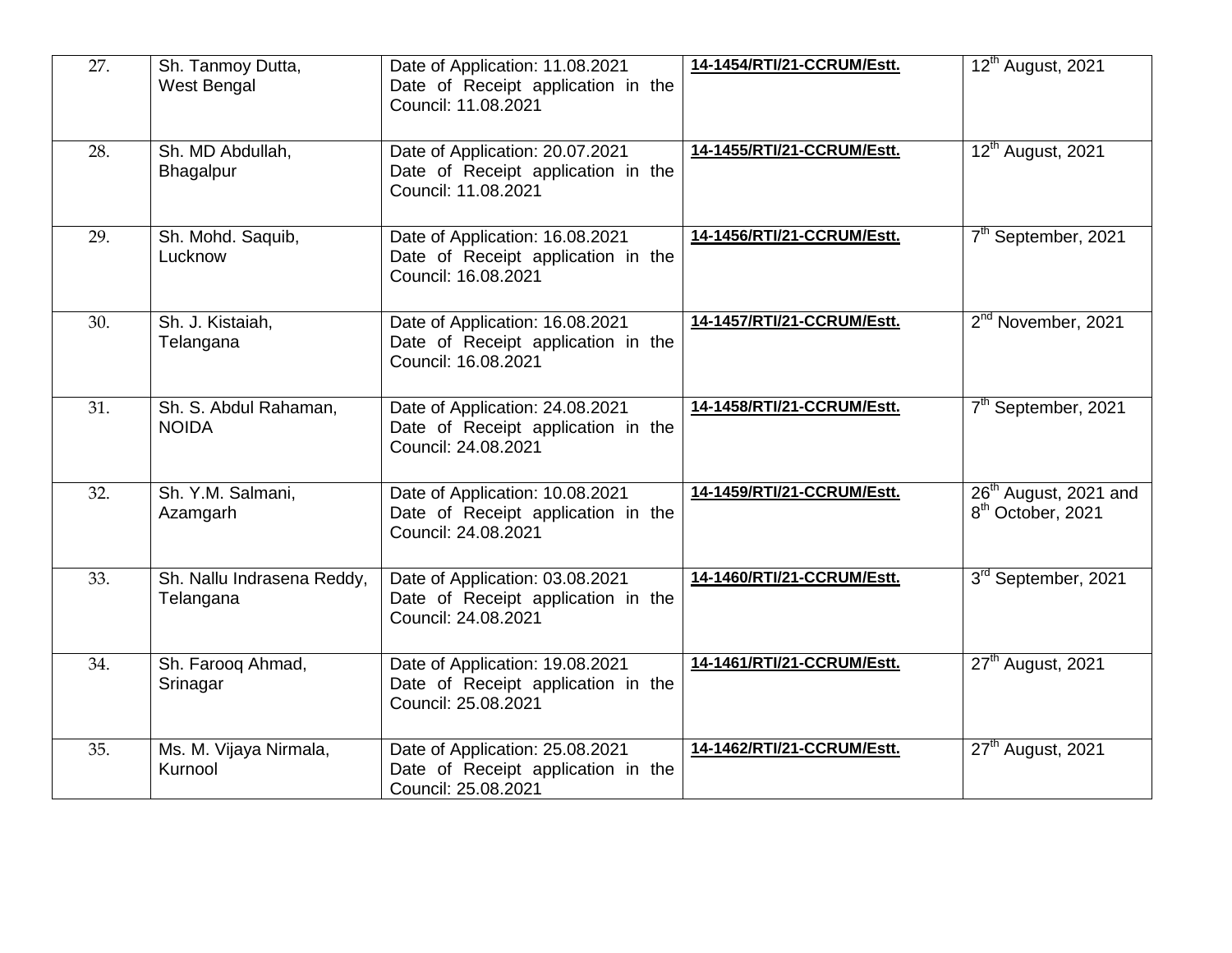| 36. | Dr. Y.M. Salmani,<br>Azamgarh       | Date of Application: 27.08.2021<br>Date of Receipt application in the<br>Council: 27.08.2021 | 14-1463/RTI/21-CCRUM/Estt. | 7 <sup>th</sup> September, 2021  |
|-----|-------------------------------------|----------------------------------------------------------------------------------------------|----------------------------|----------------------------------|
| 37. | Sh. Shaikh Mudassar,<br>Maharashtra | Date of Application: 29.08.2021<br>Date of Receipt application in the<br>Council: 29.08.2021 | 14-1464/RTI/21-CCRUM/Estt. | 27 <sup>th</sup> September, 2021 |
| 38. | Sh. S.P. Sharma                     | Date of Application: 30.08.2021<br>Date of Receipt application in the<br>Council: 30.08.2021 | 14-1465/RTI/21-CCRUM/Estt. | 20 <sup>th</sup> October, 2021   |
| 39. | Sh. Vikramavarman,<br>Tamilnadu     | Date of Application: 30.08.2021<br>Date of Receipt application in the<br>Council: 30.08.2021 | 14-1466/RTI/21-CCRUM/Estt. | 8 <sup>th</sup> September, 2021  |
| 40. | Sh. Tapash,<br>Assam                | Date of Application: 30.08.2021<br>Date of Receipt application in the<br>Council: 31.08.2021 | 14-1467/RTI/21-CCRUM/Estt. | 7 <sup>th</sup> September, 2021  |
| 41. | Sh. Ketan Tirodkar,<br>Maharashtra  | Date of Application: 31.08.2021<br>Date of Receipt application in the<br>Council: 31.08.2021 | 14-1468/RTI/21-CCRUM/Estt. | 8 <sup>th</sup> September, 2021  |
| 42. | Sh. K. Eliyaz,<br>Telangana         | Date of Application: 01.09.2021<br>Date of Receipt application in the<br>Council: 01.09.2021 | 14-1469/RTI/21-CCRUM/Estt. | 8 <sup>th</sup> October, 2021    |
| 43. | Sh. Vikram,<br>U.P.                 | Date of Application: 03.09.2021<br>Date of Receipt application in the<br>Council: 03.09.2021 | 14-1470/RTI/21-CCRUM/Estt. | 8 <sup>th</sup> September, 2021  |
| 44. | Sh. Vikram,<br>U.P.                 | Date of Application: 03.09.2021<br>Date of Receipt application in the<br>Council: 03.09.2021 | 14-1471/RTI/21-CCRUM/Estt. | 8 <sup>th</sup> September, 2021  |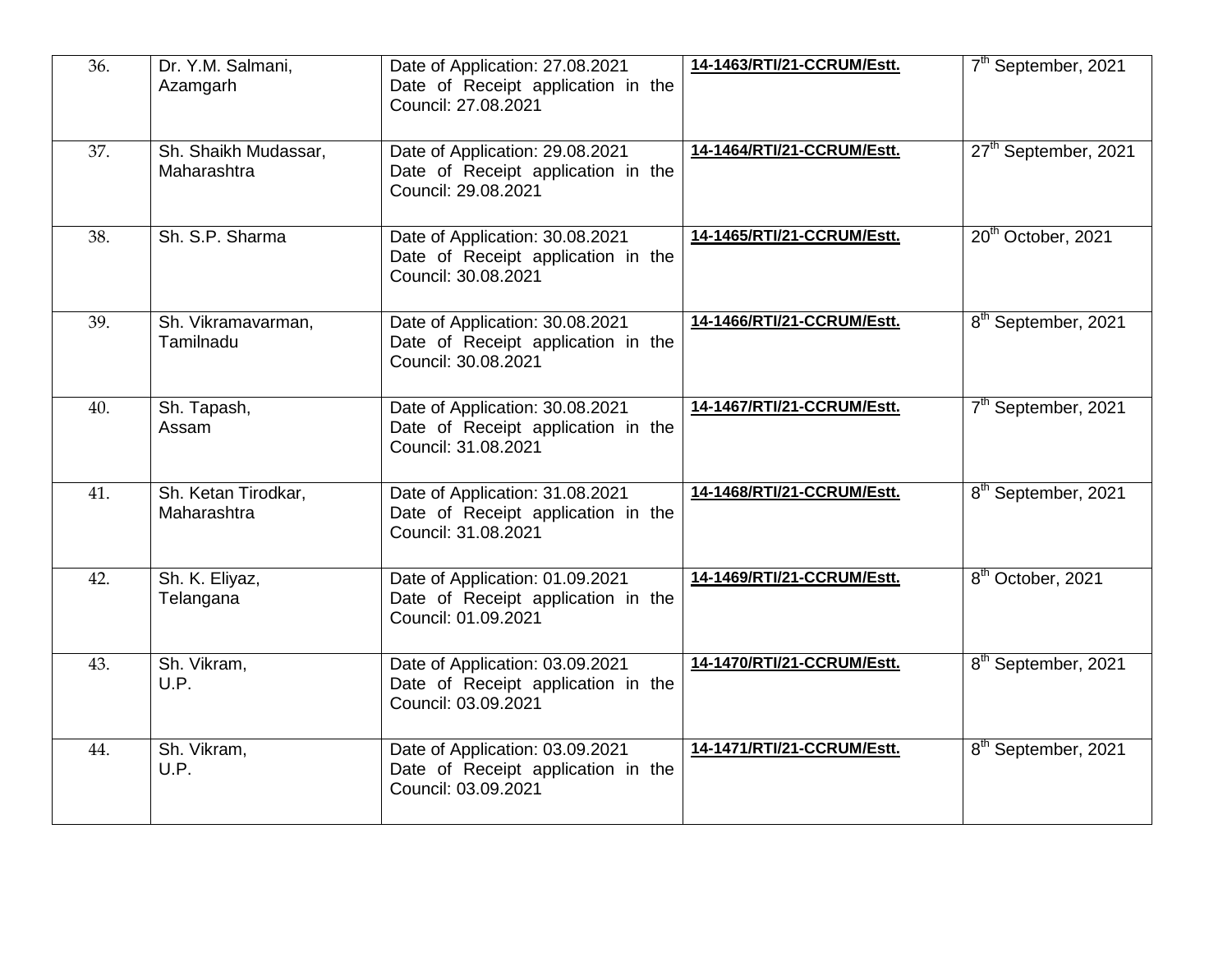| 45. | Sh. Ganji Neerabkumar,<br>Chittor | Date of Application: 27.08.2021<br>(Forwarded by Ministry of AYUSH dated<br>$2nd$ September, 2021)<br>Date of Receipt application in the<br>Council: 03.09.2021            | 14-1472/RTI/21-CCRUM/Estt. | 10 <sup>th</sup> September, 2021 |
|-----|-----------------------------------|----------------------------------------------------------------------------------------------------------------------------------------------------------------------------|----------------------------|----------------------------------|
| 46. | Sh. Khalid,<br><b>Banda</b>       | Date of Application: 09.09.2021<br>Date of Receipt application in the<br>Council: 09.09.2021                                                                               | 14-1473/RTI/21-CCRUM/Estt. | 18 <sup>th</sup> October, 2021   |
| 47. | Sh. Mohd. Shariq,<br>Uttarakhand  | Date of Application: 09.09.2021<br>Date of Receipt application in the<br>Council: 09.09.2021                                                                               | 14-1474/RTI/21-CCRUM/Estt. | 2 <sup>nd</sup> November, 2021   |
| 48. | Sh. V.P. Thampi,<br>New Delhi     | Date of Application: 06.09.2021<br>(Forwarded by Ministry of AYUSH dated<br>10 <sup>th</sup> September, 2021)<br>Date of Receipt application in the<br>Council: 15.09.2021 | 14-1475/RTI/21-CCRUM/Estt. | 8 <sup>th</sup> September, 2021  |
| 49. | Sh. Ashok D. Jethva,<br>Rajasthan | Date of Application: 15.09.2021<br>Date of Receipt application in the<br>Council: 15.09.2021                                                                               | 14-1476/RTI/21-CCRUM/Estt. | $8th$ October, 2021              |
| 50. | Sh. Shamsul Arfin,                | Date of Application: 16.09.2021<br>Date of Receipt application in the<br>Council: 16.09.2021                                                                               | 14-1477/RTI/21-CCRUM/Estt. | 2 <sup>nd</sup> November, 2021   |
| 51. | Sh. Nishant Dabas,                | Date of Application:03.08.2021<br>Date of Receipt application in the<br>Council: 17.09.2021                                                                                | 14-1478/RTI/21-CCRUM/Estt. | 11 <sup>th</sup> October, 2021   |
| 52. | Sh.Jamshed Khan,<br><b>Bihar</b>  | Date of Application: 17.09.2021<br>Date of Receipt application in the<br>Council: 17.09.2021                                                                               | 14-1479/RTI/21-CCRUM/Estt. | 1 <sup>st</sup> October, 2021    |